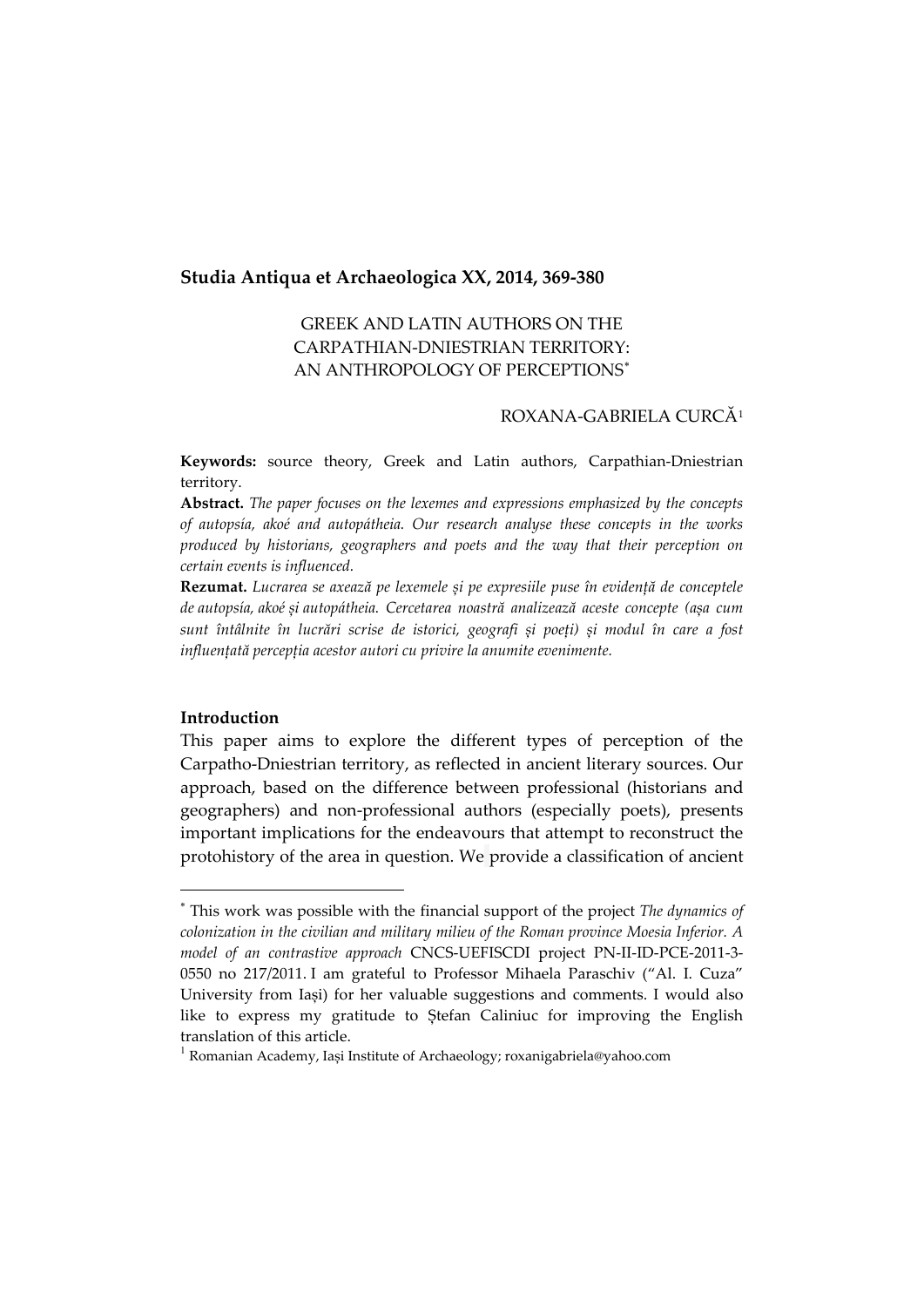authors, following criteria which are found in the concepts of *autopsía*, *akoé*, and *autopátheia*. I mention the fact that I have used these three concepts on exegetical grounds, with the terms that designate them not having been employed by the cited authors. The taxonomy proposed is relevant to the credibility of historical information provided by literary sources.

The Carpathian-Dniestrian territory progressively catches the attention of the Greek and Roman authors, initially through simple general mentions and considerations, developing afterwards into detailed presentations. Though the ancient literary sources do not have the same historiographical value, the simplest reference to this area or the adjoining territory was sufficient to produce reverberations in the minds of authors with various backgrounds and of different calibres. From the perspective of *source theory*[2,](#page-1-0) we have included in our analysis a selected and nonexhaustive collection of several fragments from historians, geographers, and poets. We will not discuss the controversies related to the presence or non-presence of these authors in the mentioned territory; our selection of excerpts was based only on the authors' appeal to lexemes or expressions denoting their own autopsy and personal experience or information heard from another source concerning the area in question<sup>3</sup>.

#### *Autopsía***,** *akoé***, and** *autopátheia* **as historical sources**

It is common knowledge that ancient historiography displays a constant preoccupation not only for the information in itself, but also for the way it was obtained. Thus, a distinction was made between three types of

<span id="page-1-0"></span><sup>2</sup> MORENO LEONI 2008, 150.

<span id="page-1-1"></span><sup>&</sup>lt;sup>3</sup> See, for example, the recent exegesis on the credibility of Herodotus' work (VULPE 2009, 117–119), Dion Chrysostomos travel to the Getae (DANA 2001, 27; 2011, 13–14) or the famous case of Ovidius relegation at Tomis (LUISI, BERRINO 2008; McGOWAN 2009; see also the discussion concerning the "subjectives/objectives arguments" of the exile at EZQUERRA 2010, 107–126, with an updated bibliography).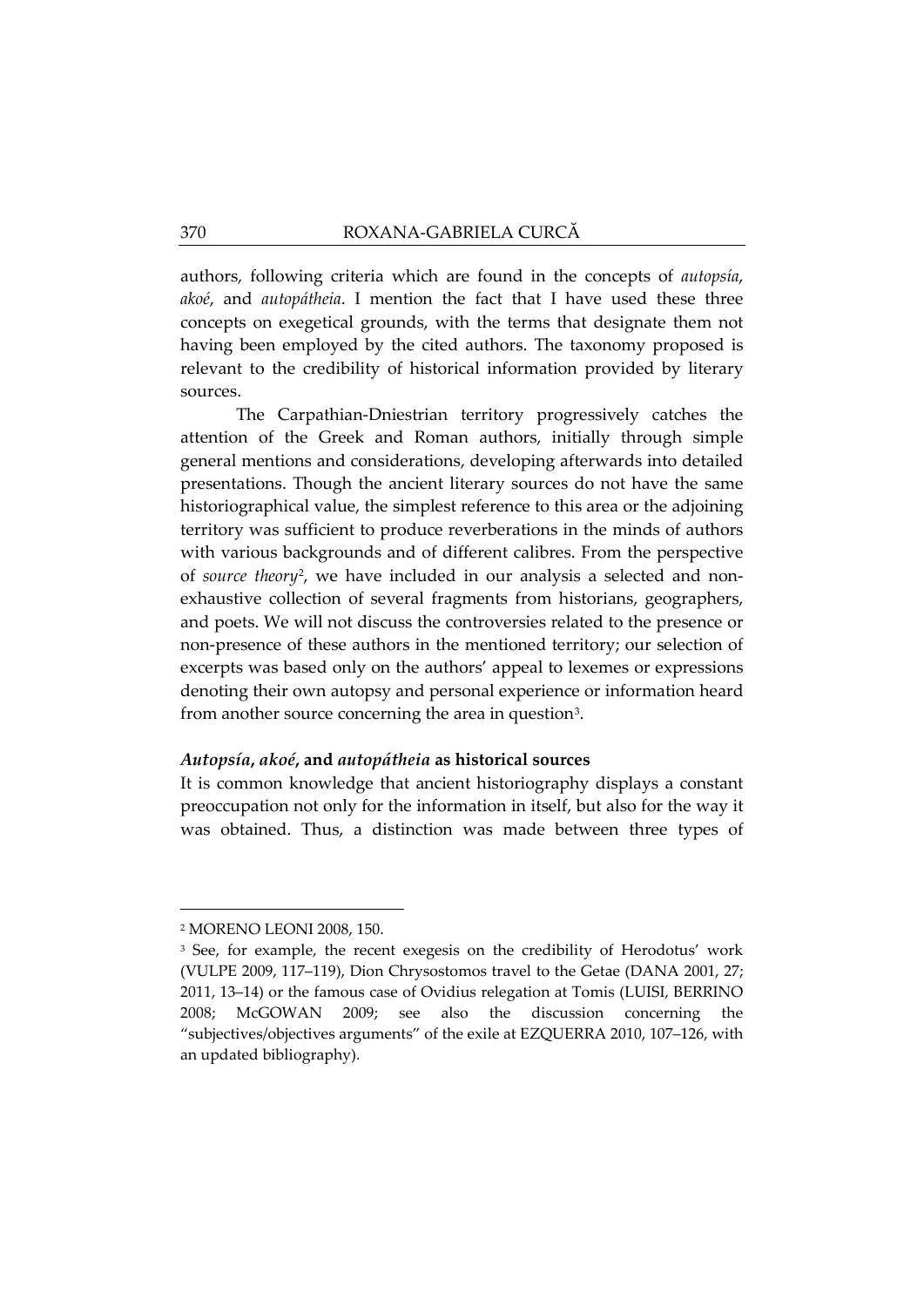historical perception:  $\alpha\dot{\beta}$  and  $\dot{\alpha}$  ("seeing with one's own eyes")<sup>4</sup>,  $\dot{\alpha}$  kon ("hearing, sound heard sense of hearing")<sup>5</sup>, αύτοπάθεια ("one's own experience")<sup>6</sup>. In order to prove the truthfulness of the information, one of the most important characteristics of the historical narrative act is the *autoptic* perception. The idea of autopsy as historical source appears both in the Greek and the Latin historiography and a whole series of papers in the exegesis has valorised this concept<sup>7</sup>. For the Greeks, autopsía was one's own visual perception, the author's presence in the area he is writing about<sup>8</sup>. The *akoé* type of perception comprises the information directly heard by the historian, as well as the questioning of eye witnesses. It also implies taking over information based on the visual (auditory) perception of another person (including information provided by other authors)<sup>9</sup>. Autopátheia implies the personal experience of the author and the information provided by him could be characterized, as a consequence,

<span id="page-2-0"></span><sup>&</sup>lt;sup>4</sup> LIDDELL, SCOTT 1996, 284 < αύτός, -ή, -όν as a compound "self, independently" (LIDDELL, SCOTT 1996, 284) + ὄψις, -εως "aspect, appearance, visual impression, act of seeing or looking" (LIDDELL, SCOTT 1996, 1282). <sup>5</sup> LIDDELL, SCOTT 1996, 51.

<span id="page-2-2"></span><span id="page-2-1"></span><sup>&</sup>lt;sup>6</sup> LIDDELL, SCOTT 1996, 281 < αὐτός, -ή, -όν + πάθος, -εος ("that which happens to a person or thing, what one has experienced").

<span id="page-2-3"></span><sup>&</sup>lt;sup>7</sup> NENCI 1953, 14-46; SCHEPENS 1970, 163-182; 1980; MARINCOLA 1987, 121-138; 1997, 63-86; BUCKLER 1992, 4788-4830.

<span id="page-2-4"></span><sup>&</sup>lt;sup>8</sup>Hdt. II, 99, 1: "Μέχρι μεν τούτου όψις τε έμή και γνώμη και ίστορίη ταύτα λέγουσά έστί, το δε άπο τούδε Αίγυπτίους έρχομαι λόγους έρέων κατά [τα] ήκουον: προσέσται δε τι αύτοΐσι και της έμης όψιος - Thus far all I have said is the outcome of my own sight and judgement and inquiry. Henceforth I will record Egyptian chronicles, according to that which I have heard, adding thereto somewhat of what I myself have seen". The unequivocal proof of the consistent autoptic perception is constituted by the presence in the cited text of the expression  $\delta \psi \zeta \tau \varepsilon \varepsilon \psi$ .

<span id="page-2-5"></span><sup>&</sup>lt;sup>9</sup> Hdt. II, 52: "ώς ἐγὼ ἐν Δωδώνη οἶδα ἀκούσας — this I know, for I was told at Dodona. The expression  $\partial \overline{\partial} \alpha \partial x$   $\partial x$  means "I know from hearsay", hence it is rather borne by the akoé perception. About the importance of autopsía and akoé as methods of obtaining historical information, see PETROVIC 2004, 255-273; LEVENE 2005, 627-629; KLEBERG 1995, 72, APUD MORENO LEONI 2008, 150, NOTE 28; SCHRADER 2010, 25-48; PARASCHIV 2010, 384-396.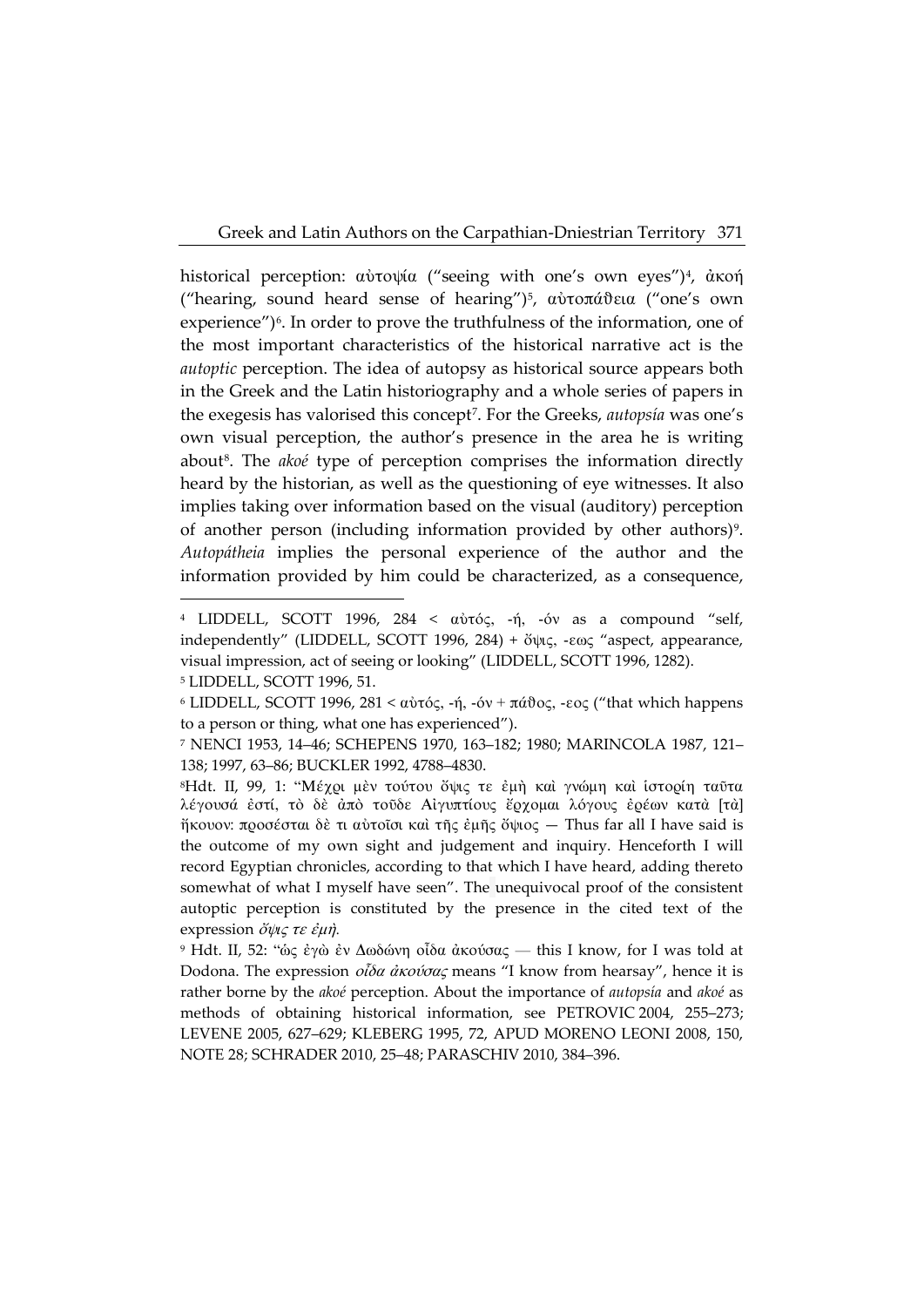with a higher degree of veracity<sup>10</sup>.

## Autopsía, akoé, and autopátheia at historians, geographers and poets

In the description of Ister, Herodotus use of the verb (Suev (ionic form for ίσμεν < οἶδα – "see with the mind's eye"<sup>11</sup>) is very interesting from the perspective of source theory. The author's choice for this verb at firstperson plural validates, as common knowledge, his statement, without being necessary to indicate the source of his information<sup>12</sup>. However, the explanation on the constant height of the Ister during summer and winter<sup>13</sup> is advanced with a certain degree of incertitude by the verb  $\delta$ oké $\omega$ <sup>14</sup>.

We find particularly interesting a fragment of Polybios regarding the quality of necessaries of the living (cattle and slaves) in the Pontic area<sup>15</sup>. The adverb ομολογουμένως ("conformably with, by common consent"), derived from the verb  $\delta \mu \partial \lambda \partial \gamma \partial \phi - \mu \partial \phi$  agree with, say the same

<span id="page-3-1"></span><sup>11</sup> LIDDELL, SCOTT 1996, 483.

<span id="page-3-0"></span><sup>&</sup>lt;sup>10</sup> Polyb. 12, 25h-4: "ή γάρ έμφασις των πραγμάτων αύτοις άπεστι διά το μόνον έκ της αύτοπάθειας τούτο γίνεσθαι της των συγγραφέων - there is nothing vivid in their presentment of events, for that can only come from the personal experience of the writers"; SIMPSON 2001, 65-68.

<span id="page-3-2"></span><sup>&</sup>lt;sup>12</sup> Hdt. IV, 48: "Ίστρος μέν, εών μέγιστος ποταμών πάντων των ήμεις ίδμεν -The Ister, the greatest of all rivers known to us".

<span id="page-3-3"></span><sup>&</sup>lt;sup>13</sup> Hdt. IV, 50: "ίσος δε αίει δέει έν τε θέρει και εν χειμώνι ο "Ιστρος κατά τοιόνδε  $\pi$ , ως έμοι δοκέει – But the Ister is ever of the same height in summer and winter, whereof I think this to be the reason").

<span id="page-3-4"></span><sup>&</sup>lt;sup>14</sup> LIDDELL, SCOTT 1996, 441-442:  $\delta$ oké $\omega$  < "expect, think, suppose, imagine, have or form an opinion seem, pretend".

<span id="page-3-5"></span><sup>&</sup>lt;sup>15</sup> Polyb. IV, 38, 4: "Πρὸς μεν γαρ τας αναγκαίας τοῦ βίου χρείας τά τε θρέμματα καί το τών είς τας δουλείας αγομένων σωμάτων πλήθος οί κατα τον Πόντον ήμῖν τόποι παρασκευάζουσι δαψιλέστατον και χρησιμώτατον ομολογουμένως - For as regards necessities it is an undisputed fact that the most plentiful supplies and best qualities of cattle and slaves reach us from the countries lying round Pontus".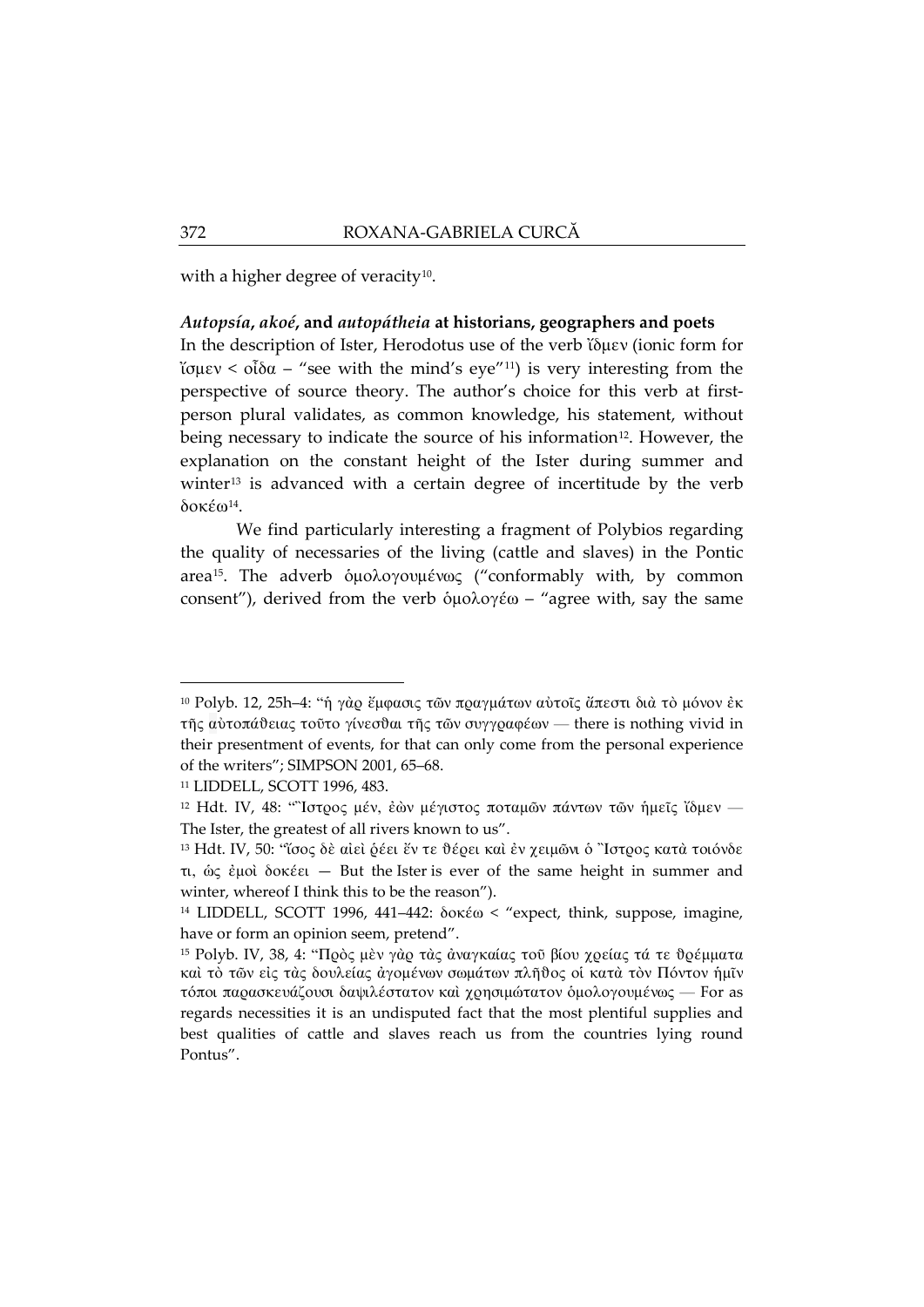thing as, correspond"<sup>16</sup>) has the potential to confirm the truthfulness of the sentence.

Dion Chrysostomos' declaration of autopsy is emphasised in the description of his peregrinations among the Scythians and Getae<sup>17</sup>. However, the claims of his *autopsia* were put under suspicion by some scholars, taking into account the belligerent territories of the abovementioned populations<sup>18</sup>. The autoptic perception is stressed by the verb θεάσομαι (< θεάομαι – "contemplate, see clearly, view as spectators").

One of the main research directions for the Carpathian-Dniestrian space is afforded by the references to the geographic context, focusing, according to the current practices of historical geography, on the extent to which the geographical knowledge is based on visual knowledge. This happens because it is well-known that the information of such nature may be the result of research on the scene, but also of using direct or other witnesses. Moreover, this information should be understood from the perspective of the ancient cognitive universe.

The description of the Black Sea space by the geographer Pseudo-Scymnos is made from a heteroptic-heteroekphrastic perspective<sup>19</sup>, as he had not known this space *de visu*, and he had only taken over the information from Demetrius of Callatis, whose work, On Asia and Europe, is unfortunately lost. The reliability of the information given by Demetrius supported, expressis verbis, by Pseudo-Scymnos himself, who is

<span id="page-4-0"></span><sup>&</sup>lt;sup>16</sup> LIDDELL, SCOTT 1996, 1226.

<span id="page-4-1"></span><sup>&</sup>lt;sup>17</sup> Dion Chrysost., Orat. XXXVI, 1: "Ετύγχανον μεν επιδημών εν Βορυσθένει το θέρος [...], διά Σκυθών είς Γέτας, ὅπως θεάσωμαι τάκεῖ πράγματα ὁποῖά ἐστι. - Ι happened to be visiting in Boristhenes during the summer [...], with the purpose of making my way, if possible, through Scythia to the Getan country, in order to observe conditions there".

<span id="page-4-2"></span><sup>&</sup>lt;sup>18</sup> DANA 2011, 13-14.

<span id="page-4-3"></span><sup>&</sup>lt;sup>19</sup> The heteroptic perspective (<  $\zeta$   $\zeta$   $\zeta$   $\zeta$   $\zeta$ ,  $\zeta$ ,  $\zeta$ ,  $\zeta$ )  $\zeta$  one of the two, another  $'' + \zeta \psi \zeta$ ,  $\zeta$ εως "aspect, appearance, visual impression, act of seeing or looking", LIDDELL, SCOTT 1996, 702, 1282) regards the information obtained from other sources; the heteroekphrastic perspective (< ἕτερος, -α, -ον + ἐκφράσις, -εως "description", LIDDELL, SCOTT 1996, 526) involves, in our case, the detailed description of Black Sea assumed from other author.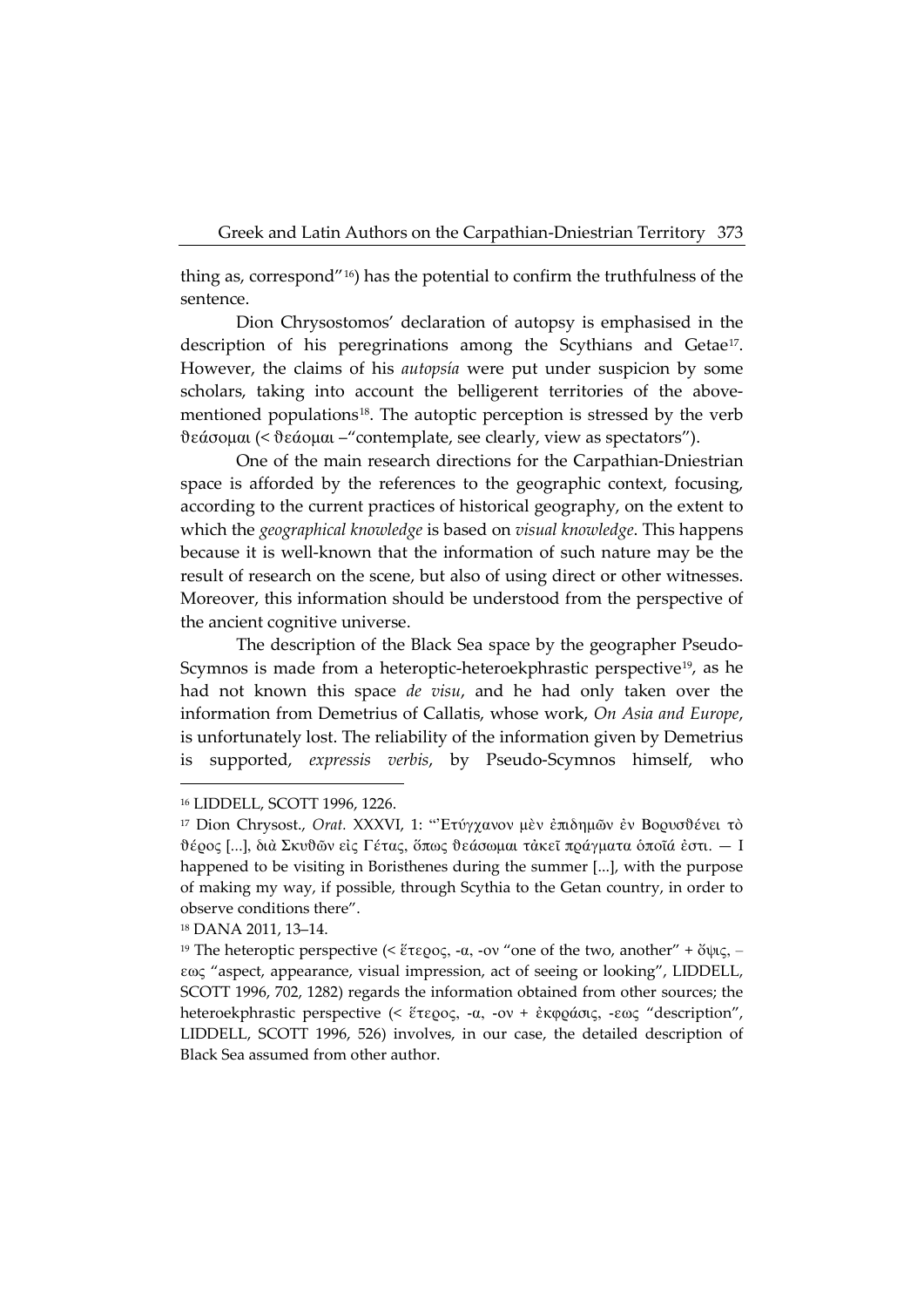appreciates the accuracy of the information provided by the Callatian geographer<sup>20</sup>. In the description of Danube and the surrounded territory, as well as the characterization of the Sarmatians, the author uses different verbs or expressions in order to stress the akoé perception, such as  $\omega$ φασι<sup>21</sup>/ώς λόγος<sup>22</sup>/ώς συγγράφει Δημήτριος<sup>23</sup>/φησι<sup>24</sup>. We observe that the author is constant in the indication of his sources; when he mentions the Scythians, he is very accurate in indicating the source<sup>25</sup>.

The claims of akoé occur also in the case of Strabo's Geography. Concerning the location of the Bastarnae, the author invokes the testimonies of other authors ("Whether one should say the Bastarnae, as most writers suspect, or say that others lie in between, either the Iazyges, or the Roxolani [...] - it is not easy to say")<sup>26</sup>. The verb ύπονοοῦσιν<sup>27</sup> emphasizes the idea of presumption. He stresses the value of autoptic information in the presentation of geographical knowledge. In the description of the Thracians' habits regarding women, the literary testimony of Strabo is based on one of Menander's paragraph. In this case, the author intends to demonstrate the truthfulness of Menander's statement, quoting the confirmation of other authors. Also, the mention that this was not an invention and it was "taken by the history" offers a supplementary confirmation of information veracity<sup>28</sup>.

<span id="page-5-0"></span><sup>&</sup>lt;sup>20</sup> Ps.-Scymn., Perieg., 720: "έοικεν επιμελεστάτως πεπυσμένος — it seems he was very well informed".

<span id="page-5-2"></span><span id="page-5-1"></span><sup>&</sup>lt;sup>21</sup> Ps.-Scymn., Perieg., 779.

<sup>&</sup>lt;sup>22</sup> Ps.-Scymn., Perieg., 783.

<span id="page-5-3"></span><sup>&</sup>lt;sup>23</sup> Ps.-Scymn., Perieg., 793.

<span id="page-5-5"></span><span id="page-5-4"></span><sup>&</sup>lt;sup>24</sup> Ps.-Scymn., Perieg., 863.

<sup>&</sup>lt;sup>25</sup> Ps.-Scymn., Perieg., 842-843: "εἴρηκεν Ἐφορος — as Ephoros said".

<span id="page-5-7"></span><span id="page-5-6"></span><sup>&</sup>lt;sup>26</sup> Str. VII, 2, 4 (C. 290).

<sup>&</sup>lt;sup>27</sup> LIDDELL, SCOTT 1996, 1890.

<span id="page-5-8"></span><sup>&</sup>lt;sup>28</sup> DUECK 2005, 96-97; Str. VII, 3, 4 (C. 296): "δρα δ' ἃ λέγει Μένανδρος περί αύτων ού πλάσας, ως είκός, άλλ' έξ ίστορίας λαβών [...]. ταῦτα γὰρ ὁμολογεῖται μὲν καὶ παρὰ τῶν ἄλλων - And see the statement of Menander about them, which, as one may reasonable suppose, was not invented by him but taken from the history [...]. Indeed, these facts are confirmed by the other writers as well".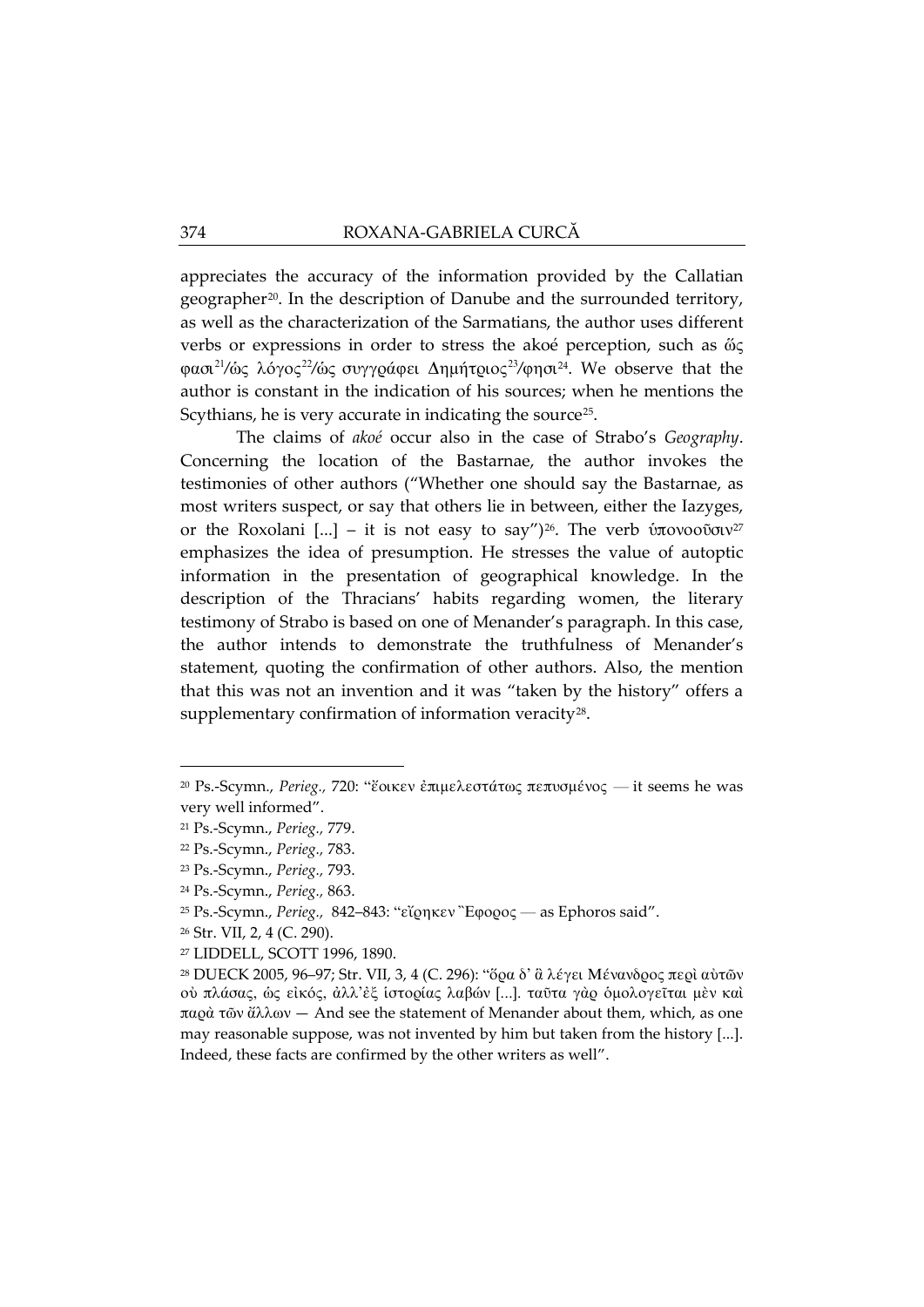In what concerns Valerius Flaccus<sup>[29](#page-6-0)</sup>, he makes brief references to: the seven mouths of the Danube[30](#page-6-1) which he describes as scary (*torvus*) and with dangerous shores (*ripa metuendus*)<sup>[31](#page-6-2)</sup>, to the Tyras River (*flavusque Tyres*)[32](#page-6-3) or the cruelty of the populations living near the mouth of the Dniester (*saevos alumnos*)<sup>33</sup>. The information concerning the seventh mouth of Danube is presented as a well-known information, by using the verb *accipio, -ere, -i, -um*[34.](#page-6-5) We can thus see, from the heteroptic perception, the negative attitude of the poet towards this area.

The Latin sources concerning this space are particularly illustratory of the way in which the ideology influenced the perception of certain famous authors regarding the Danubian-Pontic area. Starting from certain excerpts that emphasize these authors' negative perception of the Getic population, the main thematic spheres reflecting the Roman ideology and the poetic imaginary have been identified. Concerning the fragments of Virgil referring to the Black Sea area (analysed from an ethno-geographic perspective), we can definitely discern a negative perspective[35](#page-6-6). We find to be extremely expressive the idea of the Danubian conspiracy against Rome[36](#page-6-7). Through this stylistic device (hypallage), we can observe an illustration of Virgil's subjectivism; he uses—by extrapolation—for the Danube a term specific to the internal conflicts of Rome (*coniuratio*). An apparent reflection of the typical Roman ideology can also be found at Horace (*rigidi Getae*[37](#page-6-8), *profugus Scythes*[38](#page-6-9)). The propagandistic mark generated the invention of a genuine imaginary

<span id="page-6-1"></span><span id="page-6-0"></span><sup>29</sup> MURGATROYD 2009, 342.

<sup>30</sup> Val. Flac., IV, 718.

<span id="page-6-2"></span><sup>31</sup> Val. Flac., VIII, 218.

<span id="page-6-4"></span><span id="page-6-3"></span><sup>32</sup> Val. Flac., IV, 719.

<sup>33</sup> Val. Flac., VIII, 219.

<span id="page-6-6"></span><span id="page-6-5"></span><sup>34</sup> GLARE 1968, 21–22: "to receive, admit, accept".

<sup>35</sup> Verg., *Georg.*, III, 34–35; 352–357; 360; 362; 364–370; 373–374; 376–377; 379–383;

<sup>462;</sup> IV, 461; 463; *Aen.,* VII, 603–605.

<span id="page-6-8"></span><span id="page-6-7"></span><sup>36</sup> Verg., *Georg.*, II, 497.

<sup>37</sup> Hor., *Carm.*, III, 24, 9–24.

<span id="page-6-9"></span><sup>38</sup> Hor., *Carm.*, I, 35, 9; IV, 14, 42.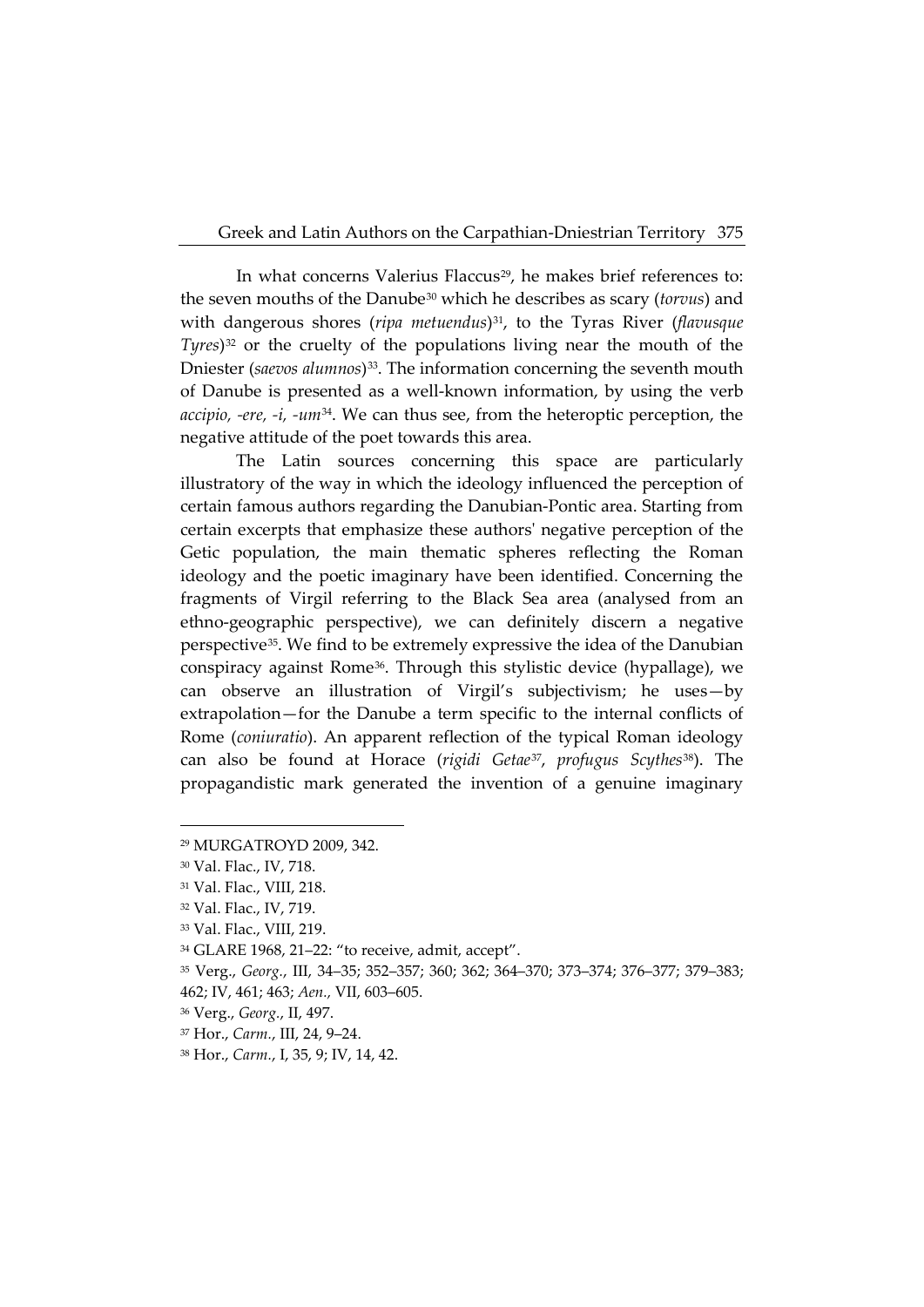universe. This is why we have to stress an essential issue: the information from the literary poetic texts should not be analysed by employing the same criteria used for historians, as their goal is primordially aesthetic<sup>[39](#page-7-0)</sup>. Ovid's case is the most contradictory and interesting. The numerous subjective contexts sometimes include objective details, among which those referring to the Danube, or to the various ethnic groups from the Carpathian-Dniestrian space<sup>40</sup>. Ovid's perception of the space he had been exiled to is simultaneously autoptic, heteroptic, and autopathic. As regards the autoptic perception, we note the author's preference for verbs, such as: *tangam/tactam* ("to touch")[41,](#page-7-2) *visere/vidimus/vidisse/video* ("to see")[42,](#page-7-3) *adspiciat/adspiceres* ("to look")[43](#page-7-4), *adest* ("to be present")[44](#page-7-5). From among the lexemes illustrating *autopatheia*, we mention the following:

-

<span id="page-7-5"></span><sup>44</sup> Ov., *Trist.*, IV, 6, 47: "Vulgus *adest* Scythicum bracataqua turba Getarum — Before me is a crowd of Scythians, a trousered throng of Getae".

<span id="page-7-0"></span><sup>39</sup> ALEXIANU 2006, 39–50.

<span id="page-7-1"></span><sup>40</sup> CURCĂ 2010, 292.

<span id="page-7-2"></span><sup>41</sup> Ov., *Trist.* I, 2, 83: "Obligor, ut *tangam* laevi fera litora Ponti — I am constrained to reach the wild shores of illomened Pontus"; IV, 10, 109–110: "*Tacta* mihi tandem longis erroribus acto/iuncta pharetratis Sarmatis ora Getis — Driven through long wanderings at length I reached the shore that unites the Sarmatians with the quiver-bearing Getae".

<span id="page-7-3"></span><sup>42</sup> Ov., *Trist*. III, 2, 1: "Ergo erat in fatis Scythiam quoque *visere* nostris — So then was fated for me to visit even Scythia"; III, 10, 37: "*Vidimus* ingentem glacie consistere pontum — mingling with the vast deep through many mouths, freezes as the winds stiffen his dark flood"; III, 10, 39: "Nec *vidisse* sat est — And seeing is not enough"; III, 10, 49: "*Vidimus* in glacie pisces haerere ligatos — I have seen fish clinging fast bound in the ice, yet some even then still lived"; IV 6, 48: "sic me, quae *video* non *videoque*, movent — Thus what I behold and what I do not behold affect me".

<span id="page-7-4"></span><sup>43</sup> Ov., *Trist.* I, 2, 94: "*Adspiciat* vultus Pontica terra meos — Let the land of Pontus behold my face"; III, 10, 75: "*Adspiceres* nudos sine fronde, sine arbore campos — One may see naked fields, leafless, treeless — a place, alas!". The second-person singular form, *adspiceres* 'all you can see with your eyes', can be considered a type of autoptic impersonal perception.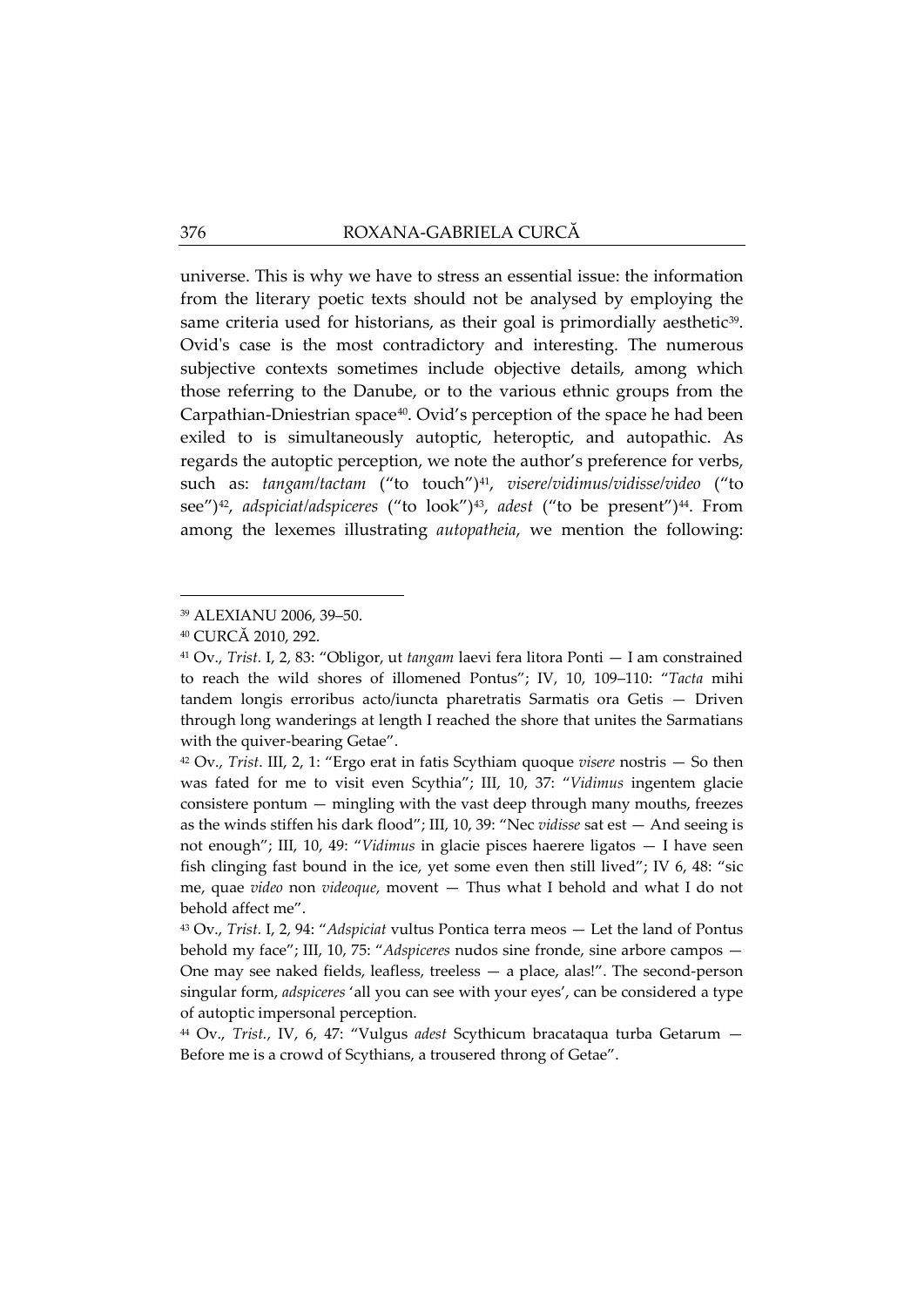*perpetior* ("to undergo or experience hardships, sufferings to the full")<sup>[45](#page-8-0)</sup>, *premor* ("to exert a steady or continuous force against, apply pressure to press")[46](#page-8-1), *pati/patior* ("to be subjected to an operation or process, undergo")[47,](#page-8-2) *aeger eram*[48](#page-8-3) ("ill, unwell, sick"), *iaceo* ("to lie")[49](#page-8-4), *vivere* ("to be alive, live")<sup>[50](#page-8-5)</sup>, and *cingunt* ("to surround, encircle")<sup>[51](#page-8-6)</sup>. The heteroptic perception is visible through verbs such as *constat* ("to consist")<sup>[52](#page-8-7)</sup> and *dicitur* ("to talk, to speak")<sup>[53](#page-8-8)</sup>. We are confronted by a case of autoptic and, at the same time, acustic perception in the metaphor used to express the invasions of the Getae, Bastarnae, and Sarmatians in the Black Sea area<sup>54</sup>.

<span id="page-8-0"></span><sup>45</sup> Ov., *Trist.* II, 187: "Ultima *perpetior* medios eiectus in hostes — I am now enduring the extreme, thrust forth into the midst of enemies".

<span id="page-8-1"></span><sup>46</sup> Ov., *Trist.* II, 190: "Parrhasiae gelido virginis axe *premor —* I am crushed beneath the Parrhasian virgins pole".

<span id="page-8-2"></span><sup>47</sup> Ov.., *Trist.* II, 206: "quemquam [...] Caesaribus salvis barbara vincla *pati* — Right forbids that anyone of Latin blood should suffer barbarian bondage while Caesars live"; III, 3, 7: "Nec caelum *patior* — The climate I cannot endure".

<span id="page-8-3"></span><sup>48</sup> Ov., *Trist.* III, 3, 3–4: "*Aeger* in extremis ignoti partibus orbis, incertusque meae paene salutis *eram* — I am ill-ill in the utmost part of an unknown world, almost in doubt of my recovery".

<span id="page-8-4"></span><sup>49</sup> Ov., *Trist.* III, 3, 13: "Lassus in extremis *iaceo* populisque locisque — I lie among these far-away peoples in this far-away place".

<span id="page-8-5"></span><sup>50</sup> Ov., *Trist.* III, 10, 4: "me sciat in media *vivere* barbaria — I am living in the midst of the barbarian world".

<span id="page-8-6"></span><sup>51</sup> Ov., *Trist.* III, 10, 5: "Sauromatae *cingunt*, fera gens, Bessique Getaeque — About me are the Sauromatae, a cruel race Bessi, and the Getae".

<span id="page-8-7"></span><sup>52</sup> Ov., *Trist.* III, 9, 6: "*Constat* ab Absyrti caese fuisse loco — More ancient than the founding of the city, was given to this place, 'tis certain, from the murder of Absyrtus".

<span id="page-8-8"></span><sup>53</sup> Ov., *Trist.* III, 9, 10: "*Dicitur* his remos adplicuisse vadis — brought to a haven her oars, they say, in these waters".

<span id="page-8-9"></span><sup>54</sup> Ov., *Trist.* III, 14, 38: "pro libris arcus et arma sonant — Not here have I an abundance of books to stimulate and nourish me: In their stead is the rattle of bows and arms".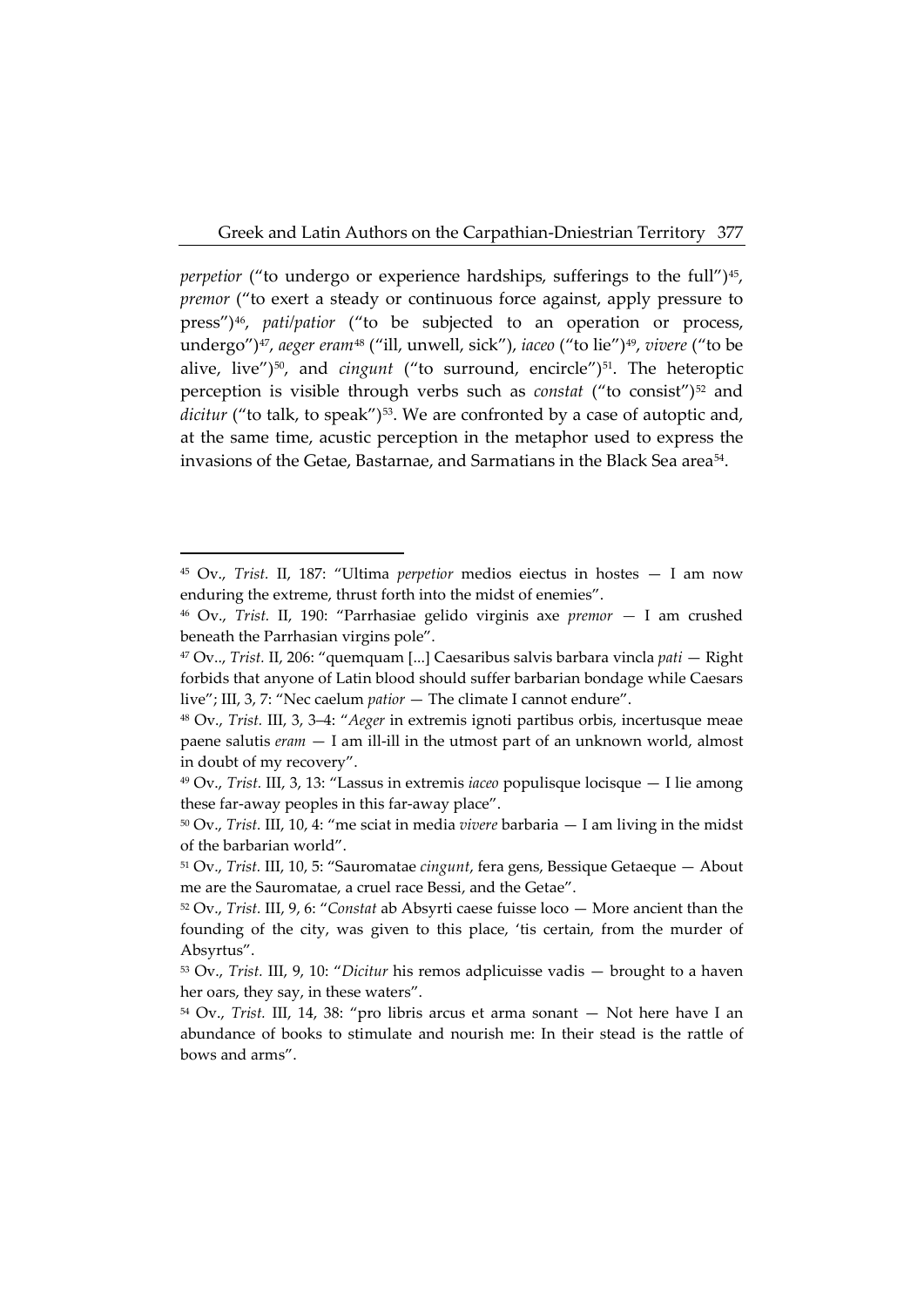#### **Conclusion**

It is very interesting that the authors express, occasionally, their own opinion concerning the information provided by other sources<sup>[55](#page-9-0)</sup>. Before using the data relevant for the reconstruction of protohistory, it is imperative to know the correlation between the author and his text through the professional and autoptic perspectives. A philological approach can contribute to completing and detailing, in a critical vision, the outcomes of the research concerning this area. The analysis of historical events presented by historians, geographers, and poets through *autopsía*, *akoé* and *autopátheia* is relevant to the credibility of the information provided by literary sources. The source type of information can also have a significant impact on the subjective cultural perceptions of the authors concerning ancient ethnic and geographical alterity.

## **REFERENCES**

ALEXIANU, M. 2006. *Imaginaire et propagande: Virgile et Horace sur les Gètes et les Daces*, C&C 1, 39–50.

BUCKLER, J. 1992. *Plutarch and Autopsy*, ANRW 33.6, 4788–4830.

CURCĂ, R.-G. 2010. *The Carpathian-Dnistrian Space: Parameters of the Ancient Authors Perception*, Transylvanian Review, XIX, Suppl. 5:1, 289– 294.

DANA, D. 2001. Mars Geticus. *Realitate istorică sau literară?*, EphemNap. 11, 15–39.

DANA, D. 2011. *Fontes ad Zalmoxin pertinentes accedunt fontes alii historiam religionum Thracum Getarum Dacorumque spectantes / Izvoare privitoare la Zalmoxis şi alte pasaje referitoare la religia tracilor, geţilor şi dacilor*, Iaşi.

DUECK, D. 2005. *Strabo's use of poetry*. 2. *Anthropology*. In: D. Dueck, H. Lindsay, S. Pothecary (eds.), *Strabo's Cultural Geography. The Making of a Kolossourgia*, Cambridge, 86–107.

EZQUERRA, A. 2010. *Ovid in Exile*: *Fact or Fiction*?, Analele Ştiinţifice ale Universităţii "Ovidius" Constanţa, Seria Filologie, tom 21, 107–126.

<span id="page-9-0"></span><sup>&</sup>lt;sup>55</sup> See, for example the use of superlative ἐπιμελεστάτως at Pseudo-Scymnos, who denotes a complete trust in the accuracy of Demetrius's information.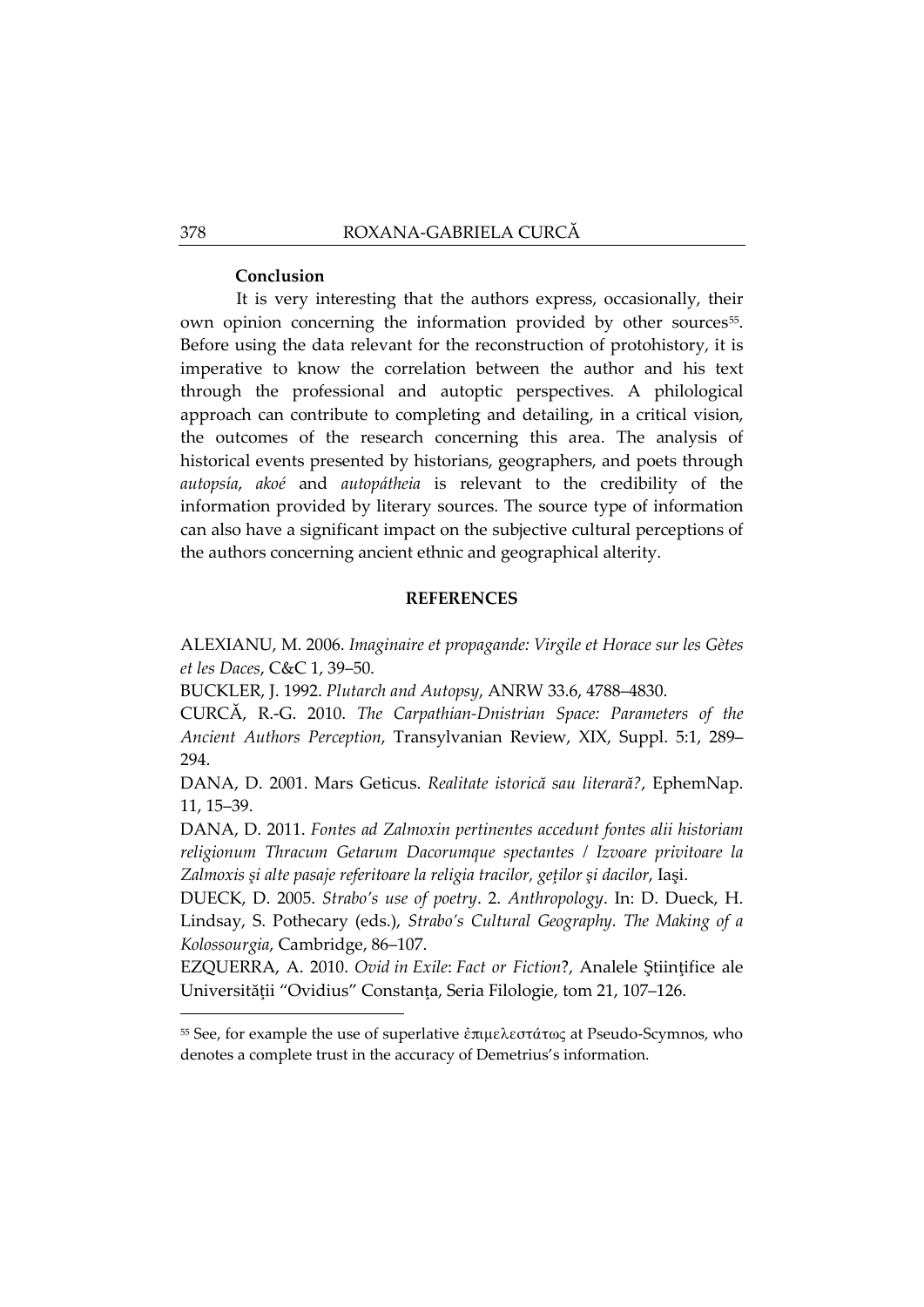GLARE, P.G.W. 1968. *Oxford Latin Dictionary*, Oxford.

LEVENE, D.S. 2005. *Polybius on 'seeing' and 'hearing': 12.27*. The Classical Quarterly 55, 627–629.

LIDDELL, H.G., SCOTT R. 1996. *A Greek-English Lexicon*, Oxford.

LUISI, A., BERRINO, N.F. 2008. Carmen et error*: nel bimillenario dell'esilio di Ovidio*, Bari.

MARINCOLA, J. 1987. *Herodotean Narrative and the Narrator's Presence*, Arethusa 20, 121–138.

MARINCOLA, J. 1997. *Authority and Tradition in Ancient Historiography,*  Cambridge.

McGOWAN, M. 2009. *Ovid in Exile: Power and Poetic Redress in the* Tristia *and* Epistulae ex Ponto*.* Mnemosyne Supplements 309, Leiden/Boston.

Moreno Leoni, A.M. 2008. *Un político escribiendo la historia: fuentes, competencia y autoridad en las* Historias *de Polibio*. Circe clás. mod. 12 [online], 143–157.

MURGATROYD, P. (ed.) 2009. *A Commentary on Book 4 of Valerius Flaccus' Argonautica*. Mnemosyne Supplements. Monographs on Greek and Roman Language and Literature, 311, Leiden/Boston.

NENCI, G. 1953. *Il motivo dell'autopsia nella storiografia greca*. Studi classici e orientali 3, 14–46.

PARASCHIV, M. 2010. *Ekphrasis prosopou-formulă a compoziţiei diegetice la Homer, Dares Phrygius şi Ioannes* Malalas. In: C. Sălăvăstru, D.D. Stoica (eds.), Signum*, lingua, oratio, in honorem professoris Mariae Carpov*, Iaşi, 384–396.

PETROVIC, A. 2004. *Akoè e autopsía. Zu den Quellen Herodots für die Thermopylai-Epigramme (Hdt. 7,228)*. In: A. Hornung, Ch. Jäkel, W. Schubert (Hrsg.), *Studia humanitatis ac litterarum trifolio Heidelbergensi dedicata. Festschrift für E. Christmann, W. Edelmeier, R. Kettemann*, Frankfurt, 255–273.

SCHEPENS, G. 1970. *Ephore sur la valeur de l'autopsie (FGrHist 70 F110=Polybe XII 27.7)*, Ancient Society 1, 163–182.

SCHEPENS, G. 1980. *L' 'Autopsie' dans la méthode des historiens grecs du Ve siècle avant J.-C*., Brussels.